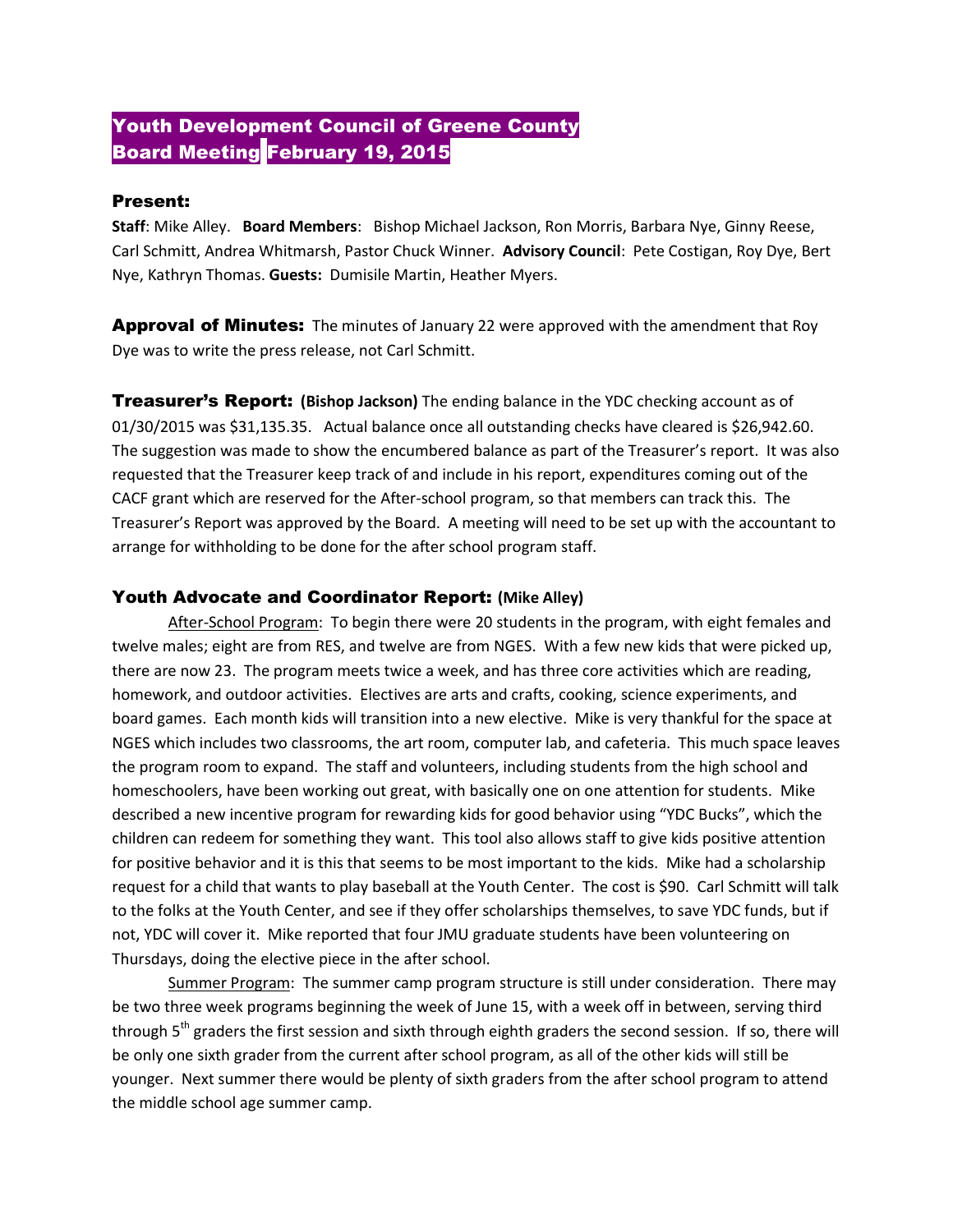Finance Committee: **(Pete Costigan)** This committee met on Feb. 5, with Pete Costigan, Bert Nye, Bishop Jackson, Ron Morris (ex-officio), and Scott Mingledorff, treasurer and internal auditor for smaller Episcopal congregations in Virginia, in attendance. Prior to the meeting Scott shared some helpful resource materials about accounting and record keeping. The committee spent a good deal of time working with the two budgets prepared by Mike Alley for the current after school program and for the summer camp program, one which included the value of all of the donated services given to YDC, and one which did not. Scott's advice was that donated services certainly should be monetized in the budget. The Committee expanded those budgets to cover all of 2015, including a Spring 2015 and Fall 2015 after school program, the summer camp, and including Mike's salary and administrative costs. The result is a tentative budget of about \$91,000. That figure includes the value of donated services. The second budget figure of about \$69,000 does not include the value of in kind donations and services, and makes the big assumption that YDC will continue to receive those donations in 2015. An issue still to be explored is what monetizing in kind donations and services does to all of the reports YDC has to file, with the IRS and other interested parties. Pete noted that reporting requirements become more onerous as an organization becomes larger with more assets.

The next issue discussed was the best method of paying YDC bills, especially payroll. Options are checks, which are currently used, direct deposit, or some form of bill pay. All of YDC staff are expected to qualify as employees, rather than contract workers, which means staff have to fill out W-4 forms, and YDC must do withholding for FICA, report on and deposit these amounts with the IRS and will need to do the same with the State. Form 941 must be filed quarterly for the IRS giving information about who employees are and how much has been withheld for each, though YDC is probably small enough right now that form 944 can be used instead, which requires only an annual filing.

Another issue is the need for the Board to establish a fiscal year. It may be that the calendar year may not be the one that works best. The chosen fiscal year will have implications for the reports that need to be filed.

The committee also discussed ways of keeping track of finances. According to Pete, most people advocate using the program "Quick Book". Pete recommended that someone on the Finance Committee take the PVCC online six week course in financial recordkeeping. Bishop Jackson mentioned that Emmanuel Christian's accountant may also be able to advise the Finance Committee. It is hoped that he will attend the next Finance Committee, in about two weeks

Bert Nye gave an extensive report to all the members of the Committee after the meeting, summarizing the discussions. Ron expressed the consensus among Committee members that YDC is moving into a different realm on the financial end, due to the number of employees and projected FY 2015 budget and will require professional advice. There was discussion of whether it may be necessary to hire a parttime professional bookkeeper, or whether members could handle it once some initial set up is done